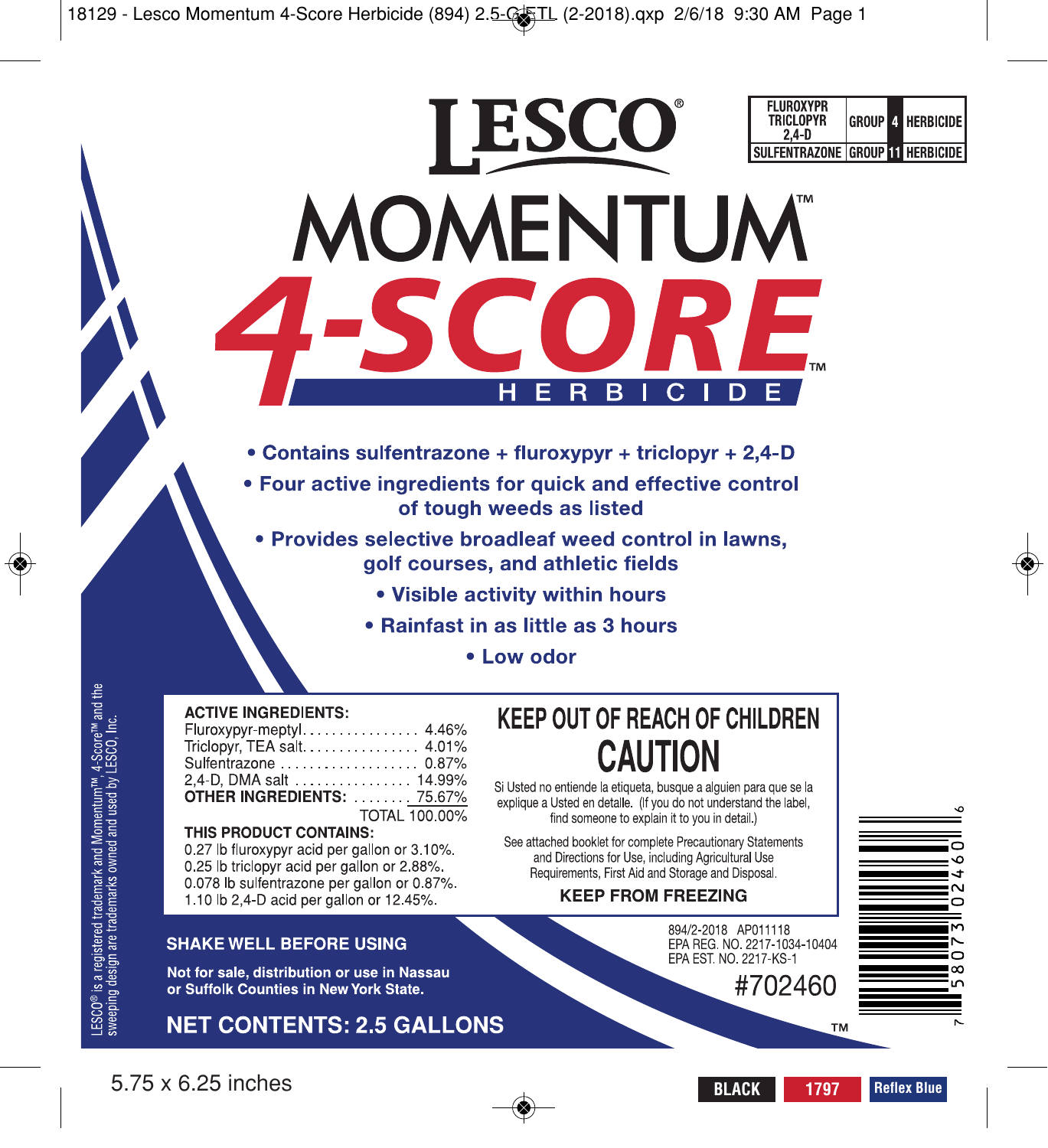

**Use this product only in accordance with its labeling and with the Worker Protection Standard, 40 CFR part 170.**

*Not for sale, distribution or use in Nassau or Suffolk Counties in New York State.*

|                          | the contract of the contract of the contract of the contract of the contract of |
|--------------------------|---------------------------------------------------------------------------------|
| $\overline{\phantom{a}}$ |                                                                                 |

## **THIS PRODUCT CONTAINS:** TOTAL 100.00%

0.27 lb fluroxypyr acid per gallon or 3.10%. 0.25 lb triclopyr acid per gallon or 2.88%. 0.078 lb sulfentrazone per gallon or 0.87%. 1.10 lb 2,4-D acid per gallon or 12.45%.

# **KEEP OUT OF REACH OF CHILDREN CAUTION**

Si Usted no entiende la etiqueta, busque a alguien para que se la explique a Usted en detalle. (If you do not understand the label, find someone to explain it to you in detail.)

## **KEEP FROM FREEZING SHAKE WELL BEFORE USING**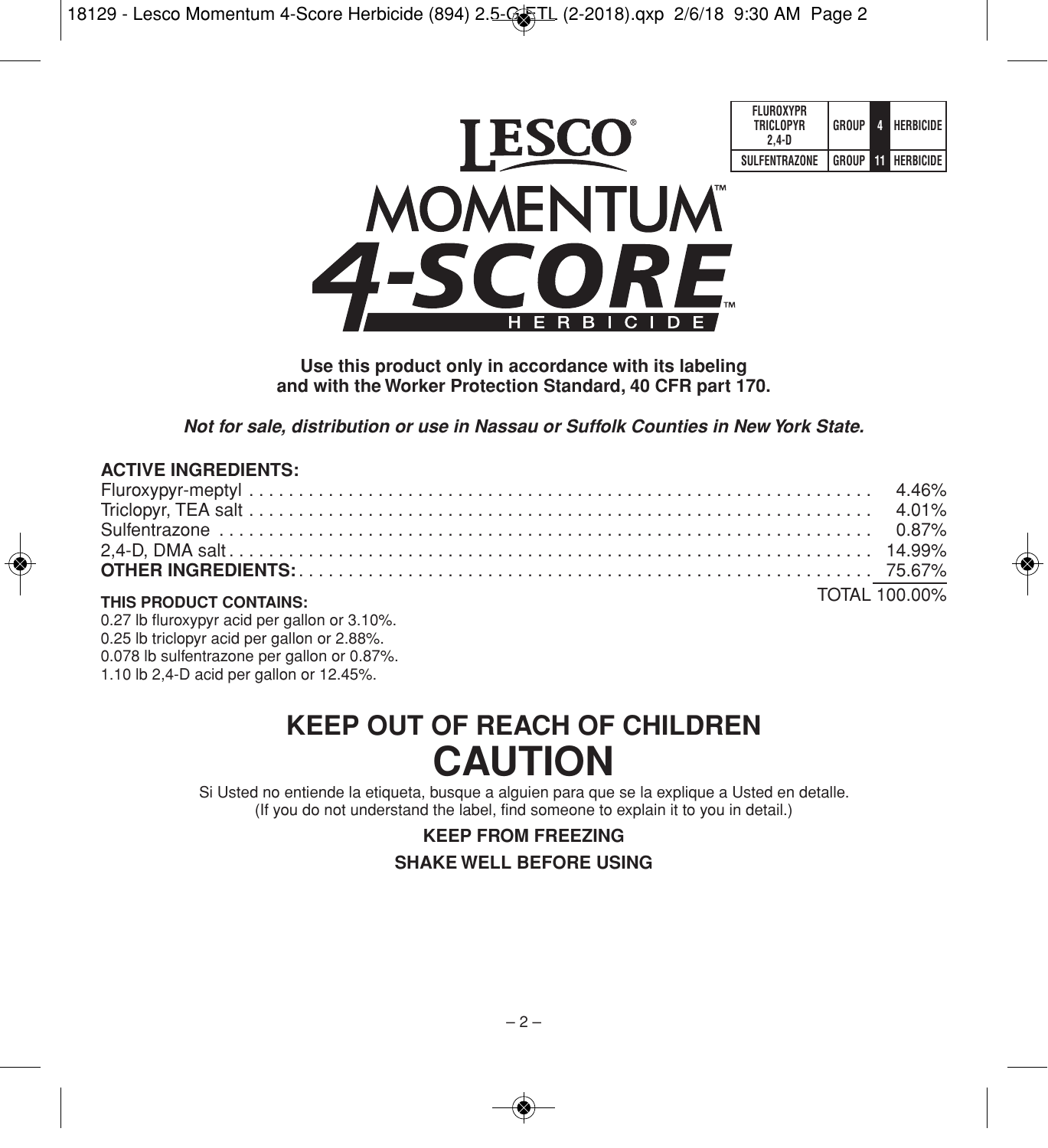

**READ THE ENTIRE LABEL FIRST. OBSERVE ALL PRECAUTIONS AND FOLLOW DIRECTIONS CAREFULLY.**

## **PRECAUTIONARY STATEMENTS**

## **Hazards to Humans and Domestic Animals**

**CAUTION:** Harmful if swallowed. Causes moderate eye irritation. Avoid contact with eyes or clothing. Wash thoroughly with soap and water after handling and before eating, drinking, chewing gum, using tobacco or using the toilet.

## **Personal Protective Equipment (PPE)**

All mixers, loaders, applicators and other handlers must wear:

- long-sleeved shirt and long pants,
- shoes and socks,
- waterproof gloves.

See engineering controls for additional requirements.

## **Engineering Control Statements**

When handlers use closed systems or enclosed cabs in a manner that meets the requirements listed in the Worker Protection Standard (WPS) for agricultural pesticides [40 CFR 170.240 (d)(4-6)], the handler PPE requirements may be reduced or modified as specified in the WPS.

#### **User Safety Requirements**

Follow manufacturer's instructions for cleaning/maintaining PPE. If no such instructions for washables exist, use detergent and hot water. Keep and wash PPE separately from other laundry. Discard clothing and other absorbent material that have been drenched or heavily contaminated with the product's concentrate. Do not reuse them.

## **User Safety Recommendations**

- Users should wash hands before eating, drinking, chewing gum, using tobacco, or using the toilet.
- Users should remove clothing/PPE immediately if pesticide gets inside. Then wash thoroughly and put on clean clothing. If pesticide gets on skin, wash immediately with soap and water.
- Users should remove PPE immediately after handling this product. Wash the outside of gloves before removing. As soon as possible, wash thoroughly and change into clean clothing.

| <b>First Aid</b> |                                                                                                                                                                                                                                              |
|------------------|----------------------------------------------------------------------------------------------------------------------------------------------------------------------------------------------------------------------------------------------|
| If in eves:      | • Hold eye open and rinse slowly and gently with water for 15-20 minutes.<br>• Remove contact lenses, if present, after the first 5 minutes, then continue rinsing<br>eye.<br>• Call a poison control center or doctor for treatment advice. |

*(First Aid contined on next page)*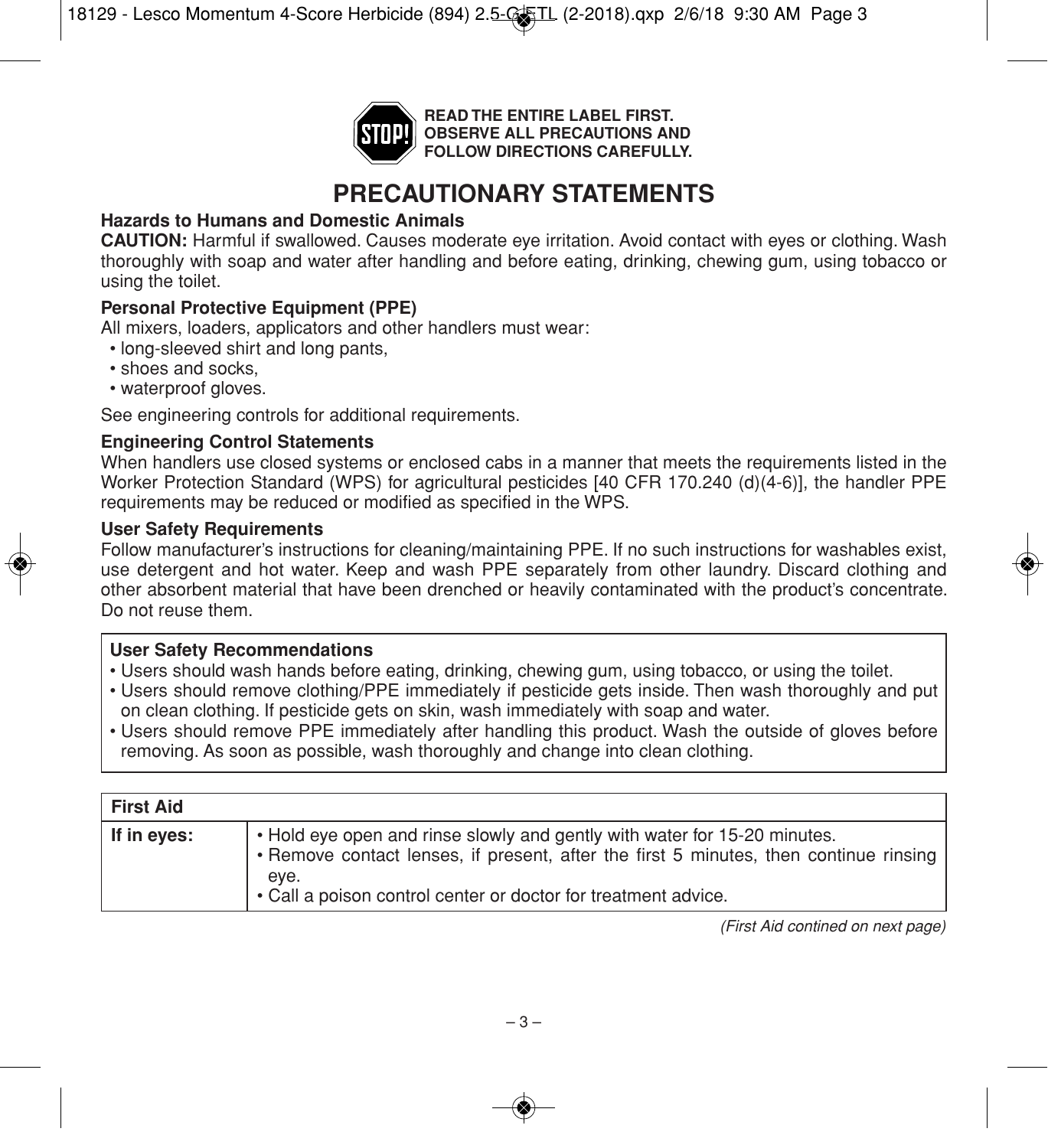| First Aid (cont.) |                                                                                                                                                                                                                                                                                            |  |  |
|-------------------|--------------------------------------------------------------------------------------------------------------------------------------------------------------------------------------------------------------------------------------------------------------------------------------------|--|--|
| If swallowed:     | . Call a poison control center or doctor immediately for treatment advice.<br>• Have person sip a glass of water if able to swallow.<br>. Do not induce vomiting unless told to do so by the poison control center or doctor.<br>• Do not give anything by mouth to an unconscious person. |  |  |
|                   | Have the product container or label with you when calling a poison control center or doctor or going for<br>treatment. You may also contact 1-877-800-5556 for emergency medical treatment advice.                                                                                         |  |  |

#### **Environmental Hazards**

This pesticide is toxic to fish and aquatic invertebrates and may adversely affect non-target plants. Do not apply directly to water, to areas where surface water is present, or to intertidal areas below the mean high water mark. Drift and runoff may be hazardous to aquatic organisms in water adjacent to treated areas. Do not contaminate water when disposing of equipment wash waters or rinsate.

This chemical has properties and characteristics associated with chemicals detected in groundwater. The use of this chemical in areas where soils are permeable, particularly where the water table is shallow, may result in groundwater contamination. Application around a cistern or well may result in contamination of drinking water or groundwater.

## **DIRECTIONS FOR USE**

It is a violation of Federal law to use this product in a manner inconsistent with its labeling.

Do not apply this product in a way that will contact workers or other persons, either directly or through drift. Only protected handlers may be in the area during application. For any requirements specific to your State or Tribe, consult the agency responsible for pesticide regulation.

## **Agricultural Use Requirements**

Use this product only in accordance with its labeling and with the Worker Protection Standard, 40 CFR part 170.

This standard contains requirements for the protection of agricultural workers on farms, forests, nurseries, and greenhouses, and handlers of agricultural pesticides. It contains requirements for training, decontamination, notification, and emergency assistance. It also contains specific instructions and exceptions pertaining to the statements on this label about personal protective equipment and restrictedentry interval. The requirements in this box only apply to uses of this product that are covered by the Worker Protection Standard.

Do not enter or allow worker entry into treated areas during the restricted entry interval (REI) of 48 hours.

PPE required for early entry to treated areas that is permitted under the Worker Protection Standard and that involves contact with anything that has been treated, such as plants, soil, or water is:

• coveralls,

- chemical-resistant gloves made of any water-proof material,
- chemical-resistant footwear plus socks,
- protective eyewear, and
- chemical-resistant headgear if overhead exposure is expected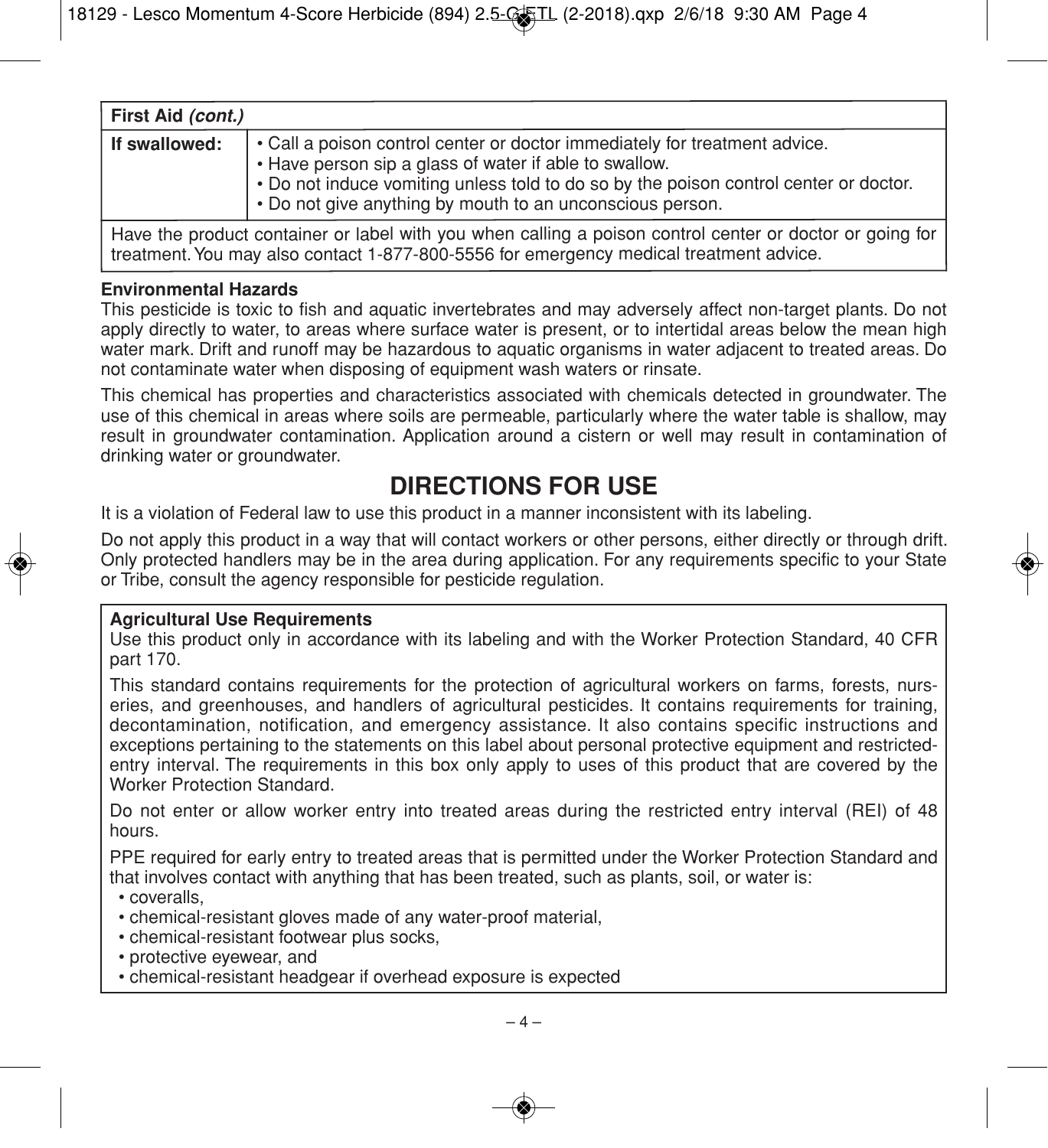#### **Non-Agricultural Use Requirements**

The requirements in this box apply to uses of this product that are NOT within the scope of the Worker Protection Standard for agricultural pesticides (40 CFR Part 170). The WPS applies when this product is used to produce agricultural plants on farms, forests, nurseries, or greenhouses.

**Reentry Statement:** Do not enter or allow people (or pets) to enter the treated area until sprays have dried.

## **1. Product Description**

LESCO® Momentum™ 4-Score™ Herbicide is a selective post-emergence broadleaf herbicide. It has four active ingredients with two modes of action. It controls listed annual and perennial broadleaf weeds in Kentucky bluegrass, perennial ryegrass, tall and fine fescues, and bentgrass turf.

LESCO® Momentum™ 4-Score™ Herbicide is quickly taken up by the leaves and stems of plants and weed growth ceases within hours. The weed control effects may be seen within a few hours to a few days after application. The most noticeable symptom is a bending and twisting of stems and leaves. Other symptoms progress from epinasty (curling of the meristematic regions) to leaves turning yellow, red, or purple, and finally to necrosis. Weed death occurs in 1 to 4 weeks after application, depending on the application rate, sensitivity of the weed, and environmental conditions.

## **2. Resistance Management**

For resistance management, this product contains Group 4 and Group 11 herbicides. Any weed population may contain or develop plants naturally resistant to this product and other Group 4 or 11 herbicides. The resistant biotypes may dominate the weed population if these herbicides are used repeatedly in the same area. Appropriate resistance management strategies should be followed.

To delay herbicide resistance take one or more of the following steps:

- Rotate the use of this product or other Group 4 or 11 herbicides within a growing season sequence or among growing seasons with different herbicide groups that control the same weeds.
- Use tank mixtures with herbicides from a different group if such use is permitted; where information on resistance in target weed species is available, use the less resistance-prone partner at a rate that will control the target weed(s) equally as well as the more resistance-prone partner. Consult your local extension service or pest control advisor if you are unsure as to which active ingredient is currently less prone to resistance.
- Adopt an integrated weed-management program for herbicide use that includes scouting and uses historical information related to herbicide use, and that considers mechanical control methods, cultural (e.g., timing to favor the turf and not the weeds), biological (weed-competitive varieties) and other management practices.
- Scout after herbicide application to monitor weed populations for early signs of resistance development. Indicators of possible herbicide resistance include: 1) failure to control a weed species normally controlled by the herbicide at the dose applied, especially if control is achieved on adjacent weeds; 2) a spreading patch of non-controlled plants of a particular weed species; 3) surviving plants mixed with controlled individuals of the same species. If resistance is suspected, prevent weed seed production in the affected area by an alternative herbicide from a different group or by a mechanical method. Prevent movement of resistant weed seeds to other areas by cleaning equipment.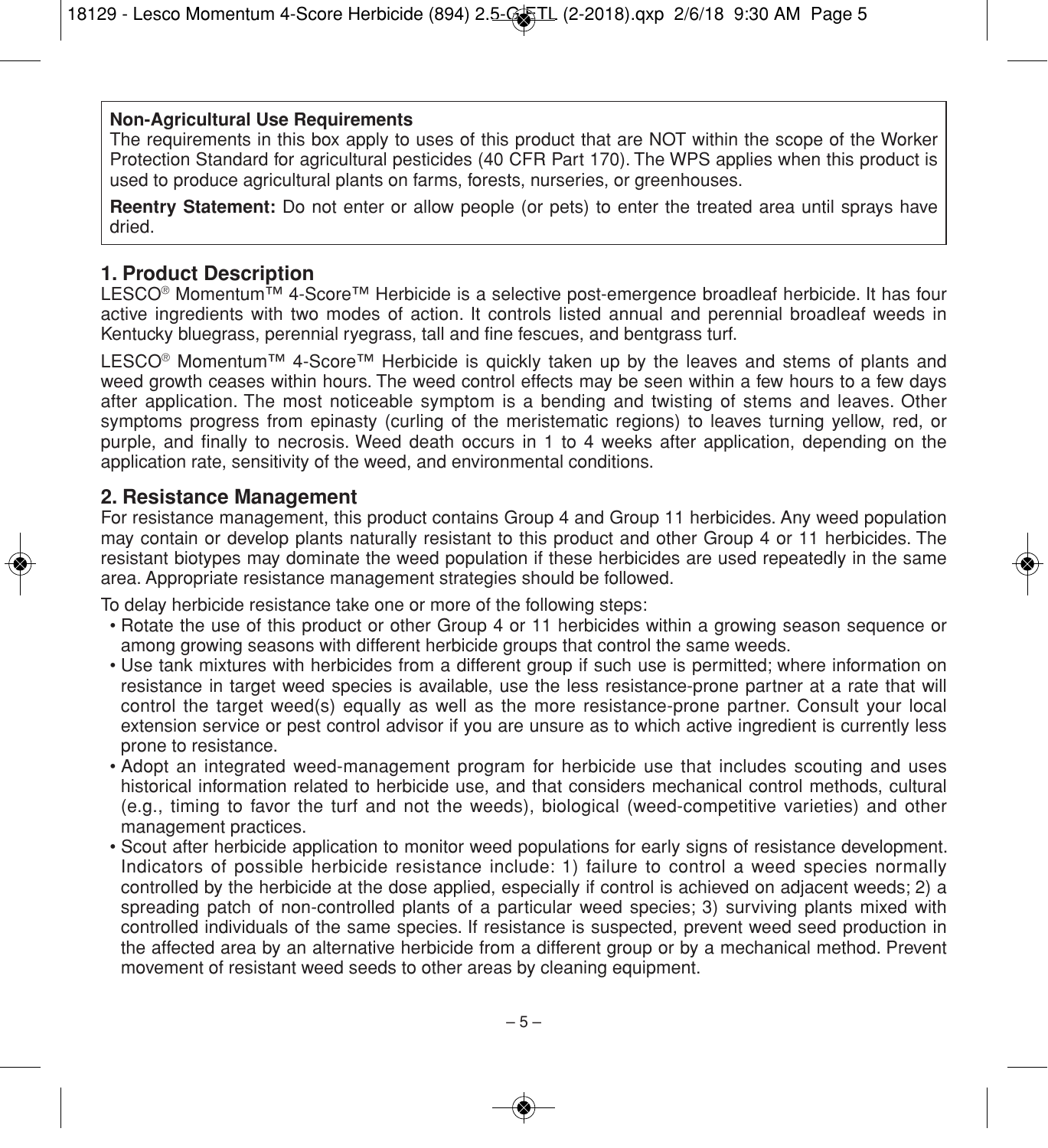- If a weed pest population continues to progress after treatment with this product, discontinue use of this product, and switch to another management strategy or herbicide with a different mode of action, if available.
- Contact your local extension specialist or pest control advisor for additional pesticide resistancemanagement and/or integrated weed-management recommendations for specific types of turf and weed biotypes.
- For further information or to report suspected resistance, call 877-800-5556.

## **3. Spray Preparation And Tank Mixes**

LESCO® Momentum™ 4-Score™ Herbicide is an aqueous micro-emulsion (ME) that can be diluted with water or liquid fertilizer to form a stable emulsion. Aqueous micro-emulsions are non-flammable and offer good miscibility with water.

#### **Mixing with water:**

Add one-half the required amount of water to the spray tank. Then add LESCO® Momentum™ 4-Score™ Herbicide slowly with agitation and complete filling the tank with water. Mix thoroughly and continue agitation while spraying. When this product is left standing for extended periods of time, re-agitate to assure uniformity of the spray mixture.

Do not use tank additives that alter the pH of the spray solution below pH 5 or above pH 8. Buffer the spray solution to alter the pH range as appropriate.

#### **Mixing with liquid fertilizers:**

Use suitable sources and rates of fertilizer based upon recommendations of your fertilizer supplier or State Extension Service Specialist.

Always verify physical compatibility with a jar test before large scale mixing. The jar test can be conducted by mixing all components in a small container in proportionate quantities. If the mixture separates after standing and can be mixed readily by shaking, then the mixture can be used and applied with spray equipment providing continuous agitation. If large flakes, sludge, gels, or other precipitates form, or if a separate oily layer or oil globules appear, then the herbicide and the liquid fertilizer must not be prepared as a tank mixture.

Liquid fertilizers are either solutions (true fluids) or suspensions. Physical compatibility of this product is adequate with liquid nitrogen solutions. Mixing this product with suspensions or N-P-K solutions may not be satisfactory (may be marginal) without pre-mixing this product with water. Pre-mixing this product with 2 parts water will ensure that the emulsifiers are activated enabling the herbicide to be suspended in the fertilizer.

#### **Adjuvants and spray additives:**

Adjuvants (such as surfactants, spreaders, spreader-stickers, spray thickeners, foaming agents, activators, detergents, and drift reducing agents) combined with this product can damage the leaf tissue of turfgrass. If any discoloration or cosmetic effects are objectionable or would be unacceptable, then the use of adjuvant(s) would not be recommended. Do not use adjuvants and spray additive tank-mix combinations unless your experience indicates that the tank mixture will not result in objectionable turf injury.

## **4. Ground Equipment**

**Spray distribution:** The accuracy and uniformity of the herbicide distribution is the sole responsibility of the applicator. Power sprayers fitted with a boom or spray wand/gun may be used for broadcast applications and spot treatments. Boom sprayers equipped with appropriate nozzles, tips, and screens are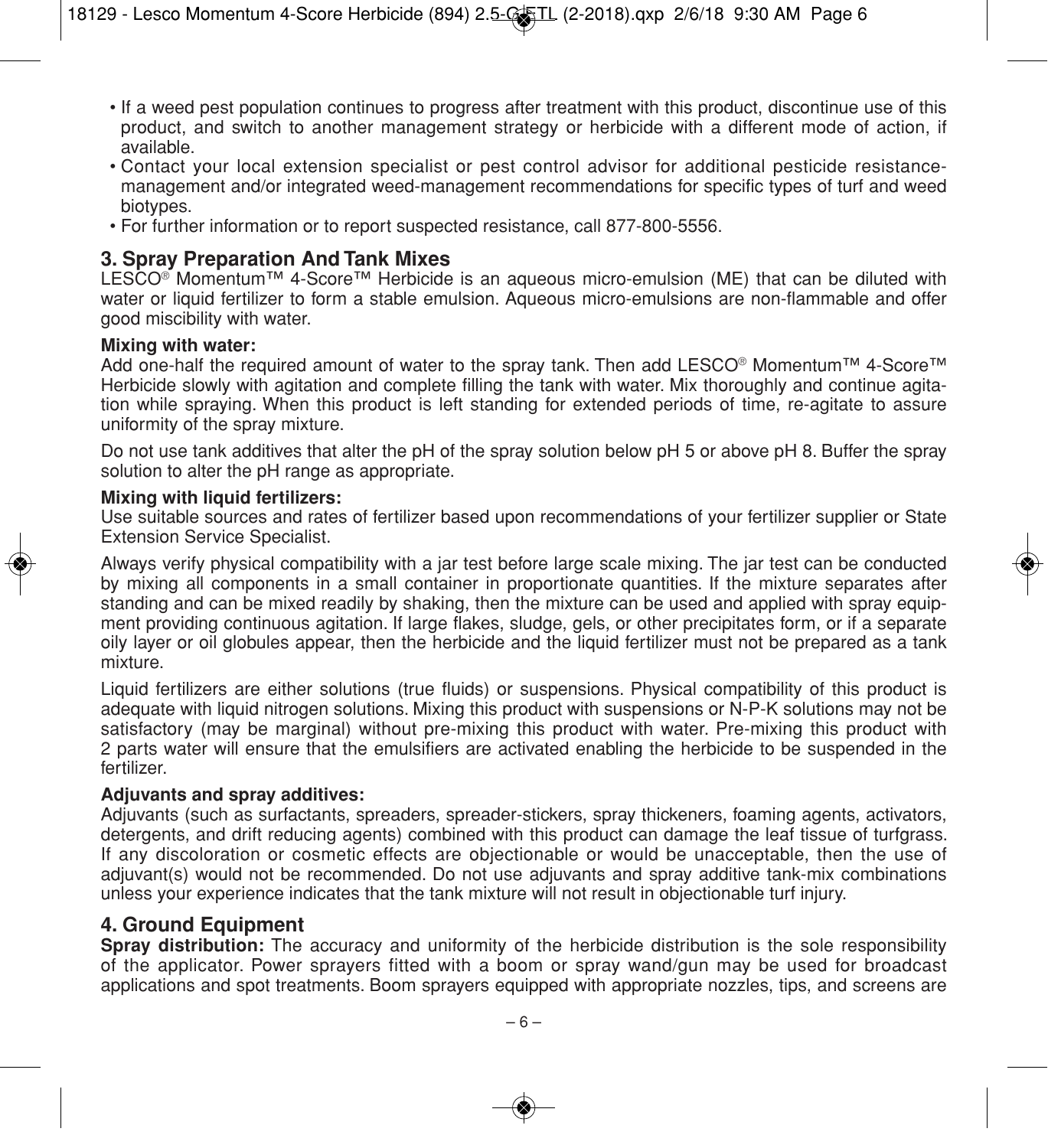suitable for broadcast applications. For best spray distribution and coverage, select a spray volume and delivery system that will ensure accurate and uniform coverage.

Use spray volumes of 5 to 220 gallons per acre (1 pt to 5 gal per 1000 sq.ft.). Use higher spray volumes for dense weed populations.

- Calibration and proper application are essential when using this product.
- Over-application or rates above those specified on this label can cause turf injury.
- Hand-held technique: Wands fitted with flat fan nozzle tips may be used with the appropriate technique. Flat fan nozzles should not be waved in a back-and-forth motion, or in a side-to-side motion, or in a swinging arm motion. These motions result in uneven coverage. Instead, the nozzle should be held stationary at the proper height.

Hand operated sprayers including backpack sprayers and compression sprayers are appropriate for small turfgrass areas.

**Low Volume Spray Application Equipment:** Apply 5 to 22 gallons of total spray solution per acre (1 pt to 2 qt/1000 sq.ft.). Uniformly wet leaf surfaces. Higher spray volumes may be required for dense weed infestations, difficult to control weeds, mature weeds, or during adverse/extreme environmental conditions.

After using this product, clean sprayer with soap or detergent and water, or an approved spray tank cleaner and rinse thoroughly before applying other pesticides.

## **5. Spray Drift Management**

#### **5.1 For Ornamental Turfgrass Sites**

It is the responsibility of the applicator to avoid spray drift at the application site. Do not allow the herbicide solution to mist, drip, drift, or splash from treated areas onto desirable broadleaf plants, as small amounts of this product can damage sensitive plants near the treated area. If desirable plants are accidently sprayed, immediately rinsing leaves with water may reduce or eliminate plant damage.

#### **5.2 For Agricultural and Non-Cropland Sites**

When this product is used in "commercial sod production," the following Best Management Practices for reducing spray drift apply.

A variety of factors including weather conditions (e.g., wind direction, wind speed, temperature, relative humidity) and method of ground application can influence pesticide drift. The applicator must evaluate all factors and make appropriate adjustments when applying this product.

#### **Droplet Size**

When applying sprays that contain 2.4-D mixed with active ingredients that require a Coarse or coarser spray, apply only as a Coarse or coarser spray (ASAE standard 572) or a volume mean diameter of 385 microns or greater for spinning atomizer nozzles.

When applying sprays that contain 2.4-D mixed with other active ingredients that require a Medium or more fine spray, apply only as a Medium or coarser spray (ASAE standard 572) or a volume mean diameter of 300 microns or greater for spinning atomizer nozzles.

#### **Wind Speed**

Do not apply at wind speeds greater than 10 mph. Only apply this product if the wind direction favors on-target deposition and there are not sensitive areas (including, but not limited to, bodies of water, known habitat for nontarget species, nontarget crops) within 250 feet downwind. If applying a Medium spray, leave one swath unsprayed at the downwind edge of the treated field.

– 7 –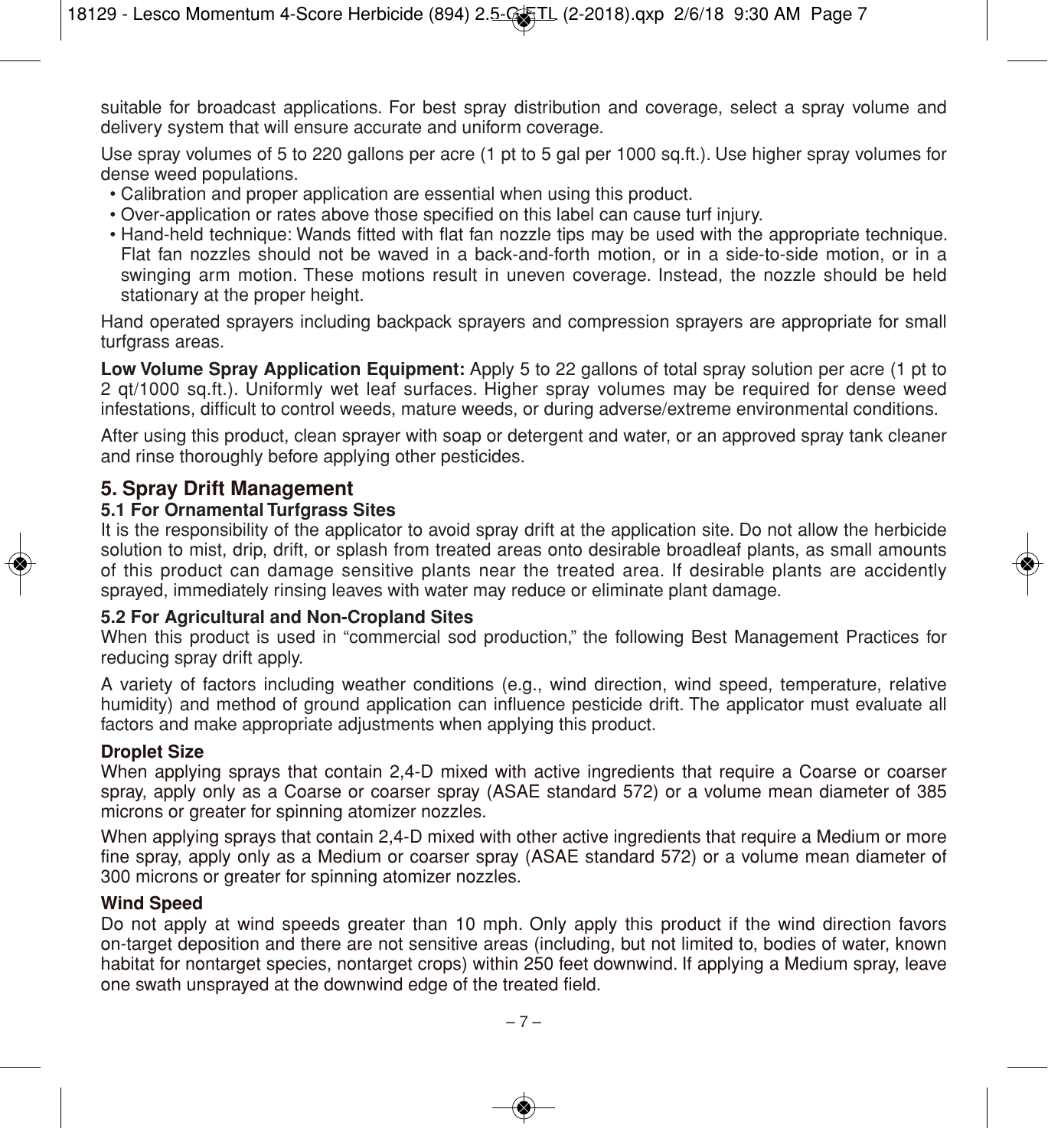#### **Temperature Inversions**

If applying at wind speeds less than 3 mph, the applicator must determine if: a) conditions of temperature inversion exist, or b) stable atmospheric conditions exist at or below nozzle height. Do not make applications into areas of temperature inversions or stable atmospheric conditions.

#### **Susceptible Plants**

Do not apply under circumstances where spray drift may occur to food, forage, or other plantings that might be damaged or crops thereof rendered unfit for sale, use or consumption. Susceptible crops include, but are not limited to, cotton, okra, flowers, grapes (in growing stage), fruit trees (foliage), soybeans (vegetative stage), ornamentals, sunflowers, tomatoes, beans, and other vegetables, or tobacco. Small amounts of spray drift that might not be visible may injure susceptible broadleaf plants.

2,4-D esters may volatilize during conditions of low humidity and high temperatures. Do not apply during conditions of low humidity and high temperatures.

#### **Other State and Local Requirements**

Applicators must follow all state and local pesticide drift requirements regarding application of 2,4-D herbicides. Where states have more stringent regulations, they must be observed.

#### **Equipment**

All ground application equipment must be properly maintained and calibrated using appropriate carriers or surrogates. Additional requirements for ground boom application: Do not apply with a nozzle height greater than 4 feet above the crop canopy.

## **6. Where To Use**

- **• Ornamental Turfgrass sites:**
- **• Residential/domestic sites** including areas associated with household or home life including apartment complexes, and condominiums.
- **• Ornamental turf sites** including turfgrass established around residences, parks, streets, cracks in paved areas, retail outlets, cemeteries, industrial and institutional buildings, recreation areas, playgrounds, fairgrounds, and athletic fields.
- **• Institutional sites** including properties or facilities providing a service to public or private organizations including, but not limited to hospitals, nursing homes, schools, museums, libraries, sport facilities, golf courses, and office buildings.
- **• Non-cropland sites:** including fencerows or fence lines, highway rights-of-way (principal, interstate, county, private, and unpaved roads): Roadsides, roadside ditches, road shoulders, road embankments, dividers, and medians; Industrial sites: Lumberyards, tank farms, fuel or equipment storage areas; Municipal, state, and federal lands: Airports and military installations; railroad rights-of-ways, railroad yards, railroad crossings and railroad bridge abutments; Utility rights-of-way: telephone, pipeline, electrical powerlines, and communication transmission lines.
- **• Agricultural site:** Commercial sod production

## **Prohibitions of Sites:**

- Do not apply to any body of water such as lakes, streams, rivers, ponds, reservoirs, estuaries (salt water bays), or wetlands (swamps, bogs, potholes, or marshes). Do not apply to any shorelines (non-cropland sites adjacent to the edges of a body of water) for lakes, streams, rivers, ponds, reservoirs, or estuaries (salt water bays).
- Do not apply to agricultural irrigation water or irrigation ditch banks or canals.
- Do not apply to greens and tees established on golf courses.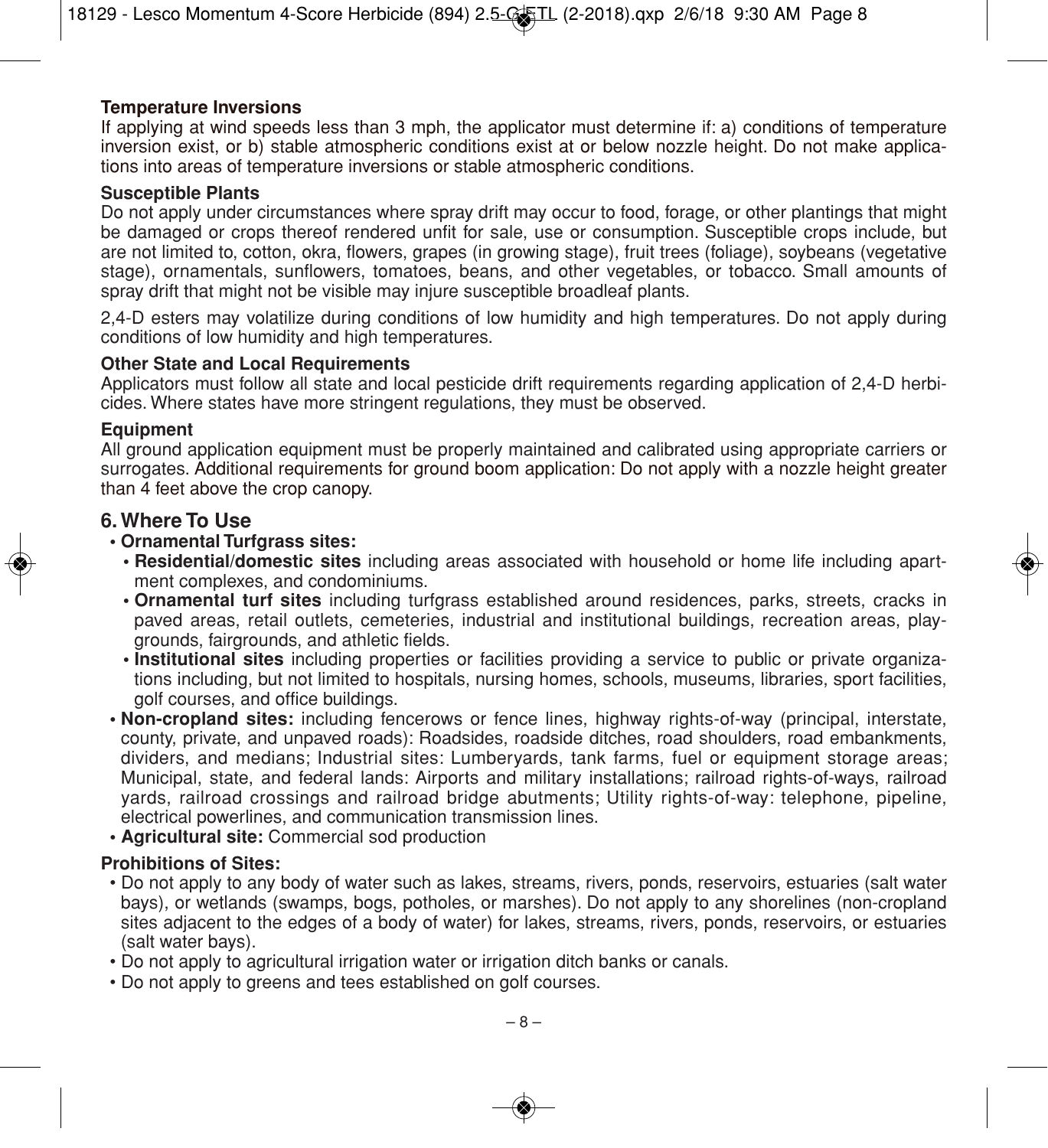## **Use Restrictions:**

- Do not apply this product to bentgrass mowed under 1/2 inch, St. Augustinegrass, Bermudagrass, bahiagrass, zoysiagrass, centipedegrass, seashore paspalum, buffalograss, carpetgrass, dichondra, legumes, and lawns where desirable clovers are present.
- For ground application only; aerial applications are not permitted. Do not apply this product through any type of irrigation system.
- Do not harvest sod within 3 months of the last application
- Do not allow livestock to graze on any areas treated with this product.
- Do not apply this product to bare ground.
- Do not formulate this product into other end-use products without written permission from PBI-Gordon Corporation.
- Do not apply to exposed roots or shallow rooted trees and shrubs.

## **Use Precautions:**

• Avoid fine mists.

## **State Restrictions:**

- **Arizona:** The state of Arizona has not approved this product for use on sod farms.
- **New York:** Only one application per year of this product is allowed. This product is not allowed to be sold, distributed or used in Nassau or Suffolk Counties.
- **California:** Make broadcast applications only between March 1 and September 1. If troublesome weeds appear during other times of the year, a spot application can be made. While irrigation is necessary and important for plant growth, apply irrigation water efficiently so that no more than 125% of the net irrigation requirement is applied for any irrigation event. Apply efficient irrigations for six months following application of sulfentrazone containing products. Do not apply product to bare ground.

## **7. How Much To Use**

## **Use Rates and Spray Volumes:**

Generally, the lower application rates within the specified range will provide satisfactory control of sensitive weed species. The higher application rates within the specified range will be required for dense infestations of perennial weeds, for adverse/extreme environmental conditions, or for weeds hardened off or more mature.

| Table 1. Use Rates For Ornamental Turfgrass, Sod Farms, and Non-Cropland                                                                                        |                                                                                  |                                                                              |  |
|-----------------------------------------------------------------------------------------------------------------------------------------------------------------|----------------------------------------------------------------------------------|------------------------------------------------------------------------------|--|
| <b>Species</b>                                                                                                                                                  | Rate                                                                             | <b>Spray Volume</b>                                                          |  |
| Kentucky bluegrass, annual bluegrass,<br>annual ryegrass perennial ryegrass, tall<br>fescue, red or fine leaf fescues, bentgrass<br>mowed at 1/2 inch or higher | 3.5 to 4.5 pt/acre<br>$(1.3 \text{ to } 1.7 \text{ fl.oz.}/1000 \text{ sq.ft.})$ | 5 to 220 gal/acre<br>$(1 \text{ pt to } 5 \text{ gal}/1000 \text{ sq.fit.})$ |  |

**Note:** It is impossible to test all environmental conditions for the listed turfgrasses. We suggest testing this product on a small area and observe the treated area for 30 days to determine the acceptability of turf discoloration.

LESCO® Momentum™ 4-Score™ Herbicide should only be applied to turfgrass species that are listed in Table 1 unless trial use indicates that the turf species not listed is tolerant to LESCO® Momentum™ 4-Score™ Herbicide.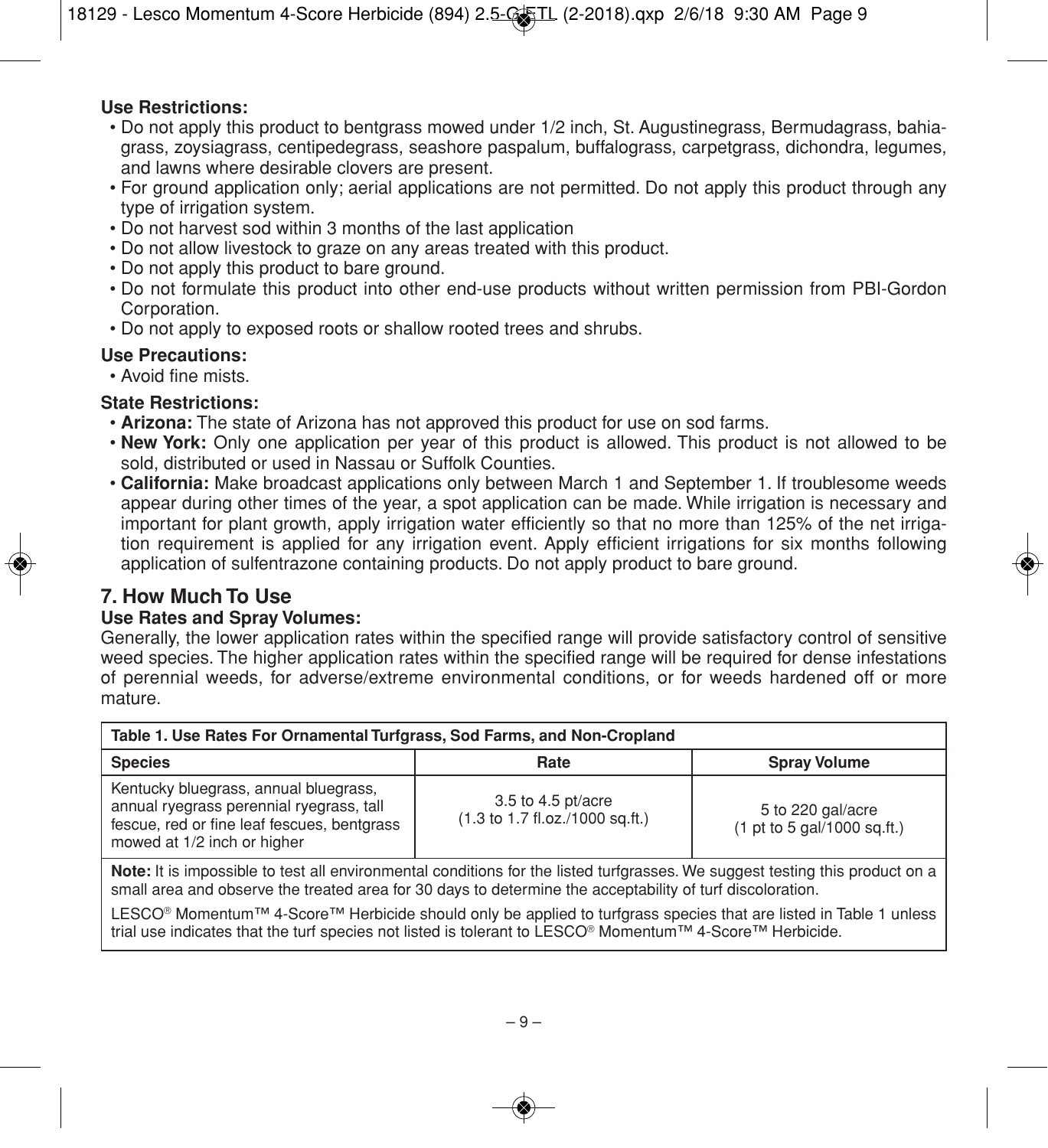#### **Limitations on broadcast treatments for ornamental turfgrass, sod farms, and non-cropland:**

The maximum application rate is 4.5 pints of product per acre per application [0.14 lb triclopyr ae, 0.15 fluroxypyr ae, 0.044 lb sulfentrazone, 0.62 lb 2,4-D ae per acre per application]. The maximum number of broadcast applications is limited to 2 per year. The minimum interval between applications is 21 days for sod farms and 30 days for non-cropland. The maximum seasonal rate is 9 pints of product per acre [0.28 lb triclopyr ae, 0.30 fluroxypyr ae, 0.088 lb sulfentrazone, 1.24 lb 2,4-D ae per acre].

#### **Spot Treatment with Hand Operated Sprayers (including backpack sprayers and pump-up type sprayers):**

- Apply any time the emerged broadleaf weeds are actively growing.
- Calibration and proper application are essential when using this product.
- Uniform applications are essential when using this product. Over application or rates above those specified on this label including excessive overlaps of this product can cause turf injury.
- Follow-up applications as spot treatments at a 30 day interval are advised for more mature weeds, for dense infestations, and for adverse environmental conditions.
- **For turfgrasses listed in Table 1:** Mix 1.3 to 1.7 fl.oz. of this product per 1 gallon of water for treatment of approximately 1000 sq.ft. of turfgrass. Apply any time the emerged broadleaf weeds are susceptible.

## **8. Application Timing**

Spring and fall treatments are preferred to summer treatments to older, drought stressed weeds. Fall applications will control emerged winter annuals and perennials such as henbit, chickweed, clover, and ground ivy.

A second broadcast application or a follow-up spot treatment is suggested for more mature weeds, for dense infestations, and for adverse environmental conditions. Do not make more than 2 broadcast treatments of this product per site per year. Spot treatments during the summer may be appropriate for sparse infestations, or as a follow-up treatment.

## **Timing Factors Which Affect Weed Control**

- Weed control is more effective when the daytime air temperature is above 50°F, soil moisture is adequate, and target weeds are young and actively growing.
- Rainfast in as little as 3 hours.
- If dry conditions exist, irrigation 24 hours before and 24 hours after the application will increase weed control.
- Higher spray volumes may increase weed control during adverse conditions.

## **Timing Factors Which Affect Turfgrass Tolerance**

- Turf species listed on this label may exhibit temporary discoloration under adverse environmental conditions.
- Temperatures over 90°F, moist soil, and high humidity will tend to increase herbicide activity. These conditions will also increase the possibility of temporary turf discoloration.
- Other conditions which may increase the possibility of turf injury include: disease, insect, and nematode stress; low light (shaded) areas, low soil pH, improper mowing, or improper applications of fertilizer and pesticides.
- If injury occurs, turf will resume normal color and growth after mowing.

## **For Newly Seeded Areas:**

Delay application of this product to grass seedlings until after the second or third mowing.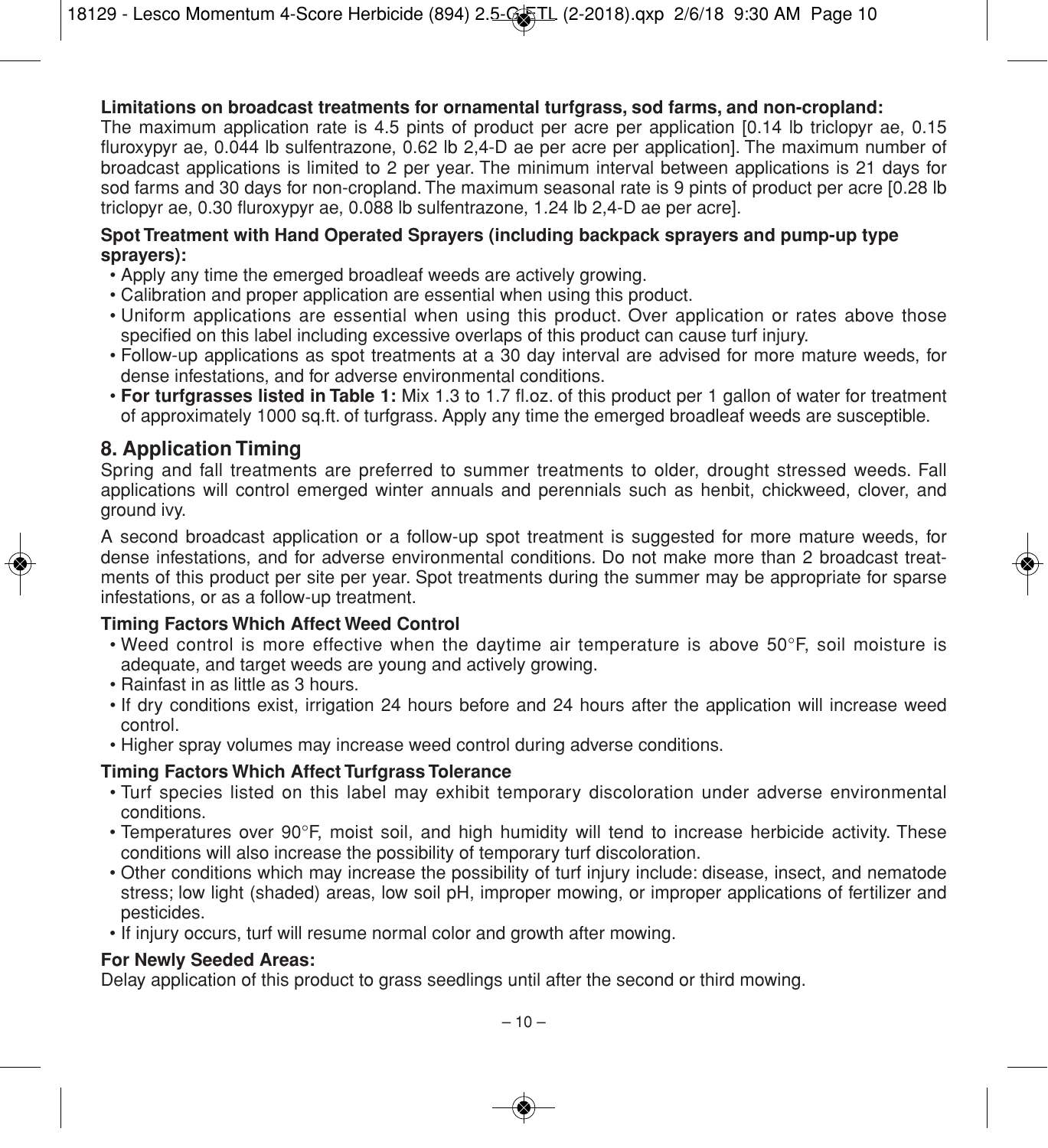## **For Newly Sodded, Sprigged, or Plugged Areas:**

The application of this product should be delayed until 3 to 4 weeks after the sodding, sprigging, or plugging operations.

## **Reseeding interval:**

Treated areas may be reseeded 3 weeks after application.

#### **Mowing:**

• Delay mowing 2 days before and until 2 days after the application of this product.

## **9. Broadleaf Weeds Controlled**

LESCO® Momentum™ 4-Score™ Herbicide will control or suppress the following broadleaf weeds. Apply any time the emerged broadleaf weeds are susceptible.

| <b>Broadleaf Weeds</b>                                                                                                                                                                                                                                                                                                                                                                        |                                                                                                                                                                                                                                                                                                                                                                                                    |                                                                                                                                                                                                                                                                                                                                                                                                                         |                                                                                                                                                                                                                                                                                                                                                                                                                 |
|-----------------------------------------------------------------------------------------------------------------------------------------------------------------------------------------------------------------------------------------------------------------------------------------------------------------------------------------------------------------------------------------------|----------------------------------------------------------------------------------------------------------------------------------------------------------------------------------------------------------------------------------------------------------------------------------------------------------------------------------------------------------------------------------------------------|-------------------------------------------------------------------------------------------------------------------------------------------------------------------------------------------------------------------------------------------------------------------------------------------------------------------------------------------------------------------------------------------------------------------------|-----------------------------------------------------------------------------------------------------------------------------------------------------------------------------------------------------------------------------------------------------------------------------------------------------------------------------------------------------------------------------------------------------------------|
| Aster, white heath & white<br>prairie<br><b>Bedstraw</b><br>Beggarweed, creeping<br><b>Bindweed</b><br><b>Black medic</b><br>Broadleaf plantain<br>Buckhorn plantain<br><b>Bull thistle</b><br>Burdock, common<br>Buttercup, creeping<br>Carpetweed<br>Catnip<br>Chickweed<br>Chicory<br>Cinquefoil<br>Clover<br>Cudweed<br>Curly dock<br>Dandelion<br>Dayflower<br>Deadnettle<br><b>Dock</b> | Dogfennel<br><b>English Daisy</b><br>False dandelion (*spotted<br>catsear & common<br>catsear)<br>Field bindweed<br>(*morningglory &<br>creeping jenny)<br>Field oxeye-daisy<br>(*creeping oxeye)<br>Filaree, whitestem &<br>redstem<br>Florida betony<br>Florida pusley<br>Ground ivy<br>Groundsel<br>Hawkweed<br>Healall<br>Henbit<br>Innocence (Blue-eyed<br>Mary)<br>Knotweed<br>Lambsquarters | Lawn burweed<br>Lespedeza<br>Lespedeza sericea<br>Mallow, common<br>Matchweed<br>Mouseear chickweed<br>Mustard<br>Nettle<br>Nutsedge** (yellow)<br>Old world diamond flower<br>Oxalis (*yellow woodsorrel<br>& creeping woodsorrel)<br>Parsley-piert<br>Pennsylvania smartweed<br>Pepperweed<br>Pigweed<br>Pineappleweed<br>Plantain<br>Poison ivy<br>Poison oak<br>Prickly lettuce (*compass<br>plant)<br>Puncturevine | Purple cudweed<br>Purslane<br>Ragweed<br>Red sorrel (*sheep sorrel)<br>Shepherd's purse<br>Speedwell (Veronica)<br>Spurge<br>Thistle<br>Virginia buttonweed<br>White clover (*Dutch clover,<br>honeysuckle clover, white<br>trefoil, & purplewort)<br>Wild carrot<br>Wild garlic<br>Wild geranium<br>Wild lettuce<br>Wild mustard<br>Wild onion<br>Wild strawberry<br>Wild violet***<br>Yarrow<br>Yellow rocket |
|                                                                                                                                                                                                                                                                                                                                                                                               |                                                                                                                                                                                                                                                                                                                                                                                                    |                                                                                                                                                                                                                                                                                                                                                                                                                         |                                                                                                                                                                                                                                                                                                                                                                                                                 |

\*Synonyms

\*\*Suppression only when nutsedge is young and actively growing.

\*\*\*For best results, apply in the spring when wild violets are blooming or apply a late fall application followed by a spring application.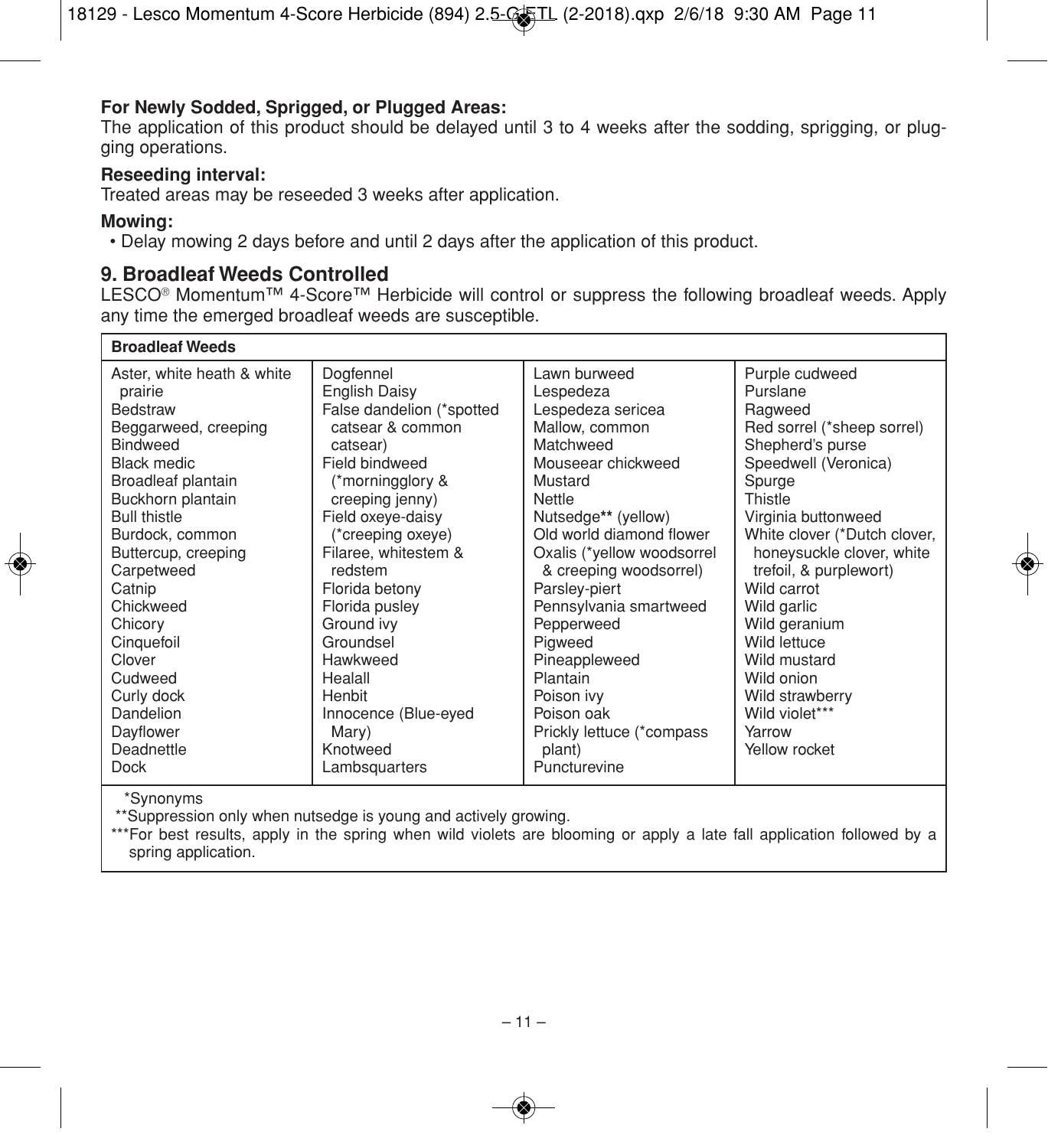## **STORAGE AND DISPOSAL**

Do not contaminate water, food, or feed by storage and disposal.

**PESTICIDE STORAGE:** Store in original container in a locked storage area inaccessible to children or pets. Keep from freezing.

**PESTICIDE DISPOSAL:** Pesticide wastes are acutely hazardous. Improper disposal of excess pesticide, spray mixture, or rinsate is a violation of Federal law. If these wastes cannot be disposed of by use according to label instructions, contact your State Pesticide or Environmental Control Agency, or the Hazardous Waste Representative at the nearest EPA Regional Office for guidance.

**For Plastic Containers – Nonrefillable with capacities equal to or less than 5 gallons:**

**CONTAINER HANDLING:** Nonrefillable container. Do not reuse or refill this container. Triple rinse or pressure rinse container (or equivalent) promptly after emptying. Then offer for recycling, if available, or puncture and dispose of in a sanitary landfill, or by incineration, or, if allowed by state and local authorities, by burning. If burned, stay out of smoke.

Triple rinse as follows: Empty the remaining contents into application equipment or a mix tank and drain for 10 seconds after the flow begins to drip. Fill the container 1/4 full with water and recap. Shake for 10 seconds. Pour rinsate into application equipment or a mix tank or store rinsate for later use or disposal. Drain for 10 seconds after the flow begins to drip. Repeat this procedure two more times.

Pressure rinse as follows: Empty the remaining contents into application equipment or a mix tank and continue to drain for 10 seconds after the flow begins to drip. Hold container upside down over application equipment or mix tank or collect rinsate for later use or disposal. Insert pressure rinsing nozzle in the side of the container, and rinse at about 40 PSI for at least 30 seconds. Drain for 10 seconds after the flow begins to drip.

#### **For Plastic Containers – Nonrefillable with capacities greater than 5 gallons:**

**CONTAINER HANDLING:** Nonrefillable container. Do not reuse or refill this container. Triple rinse or pressure rinse container (or equivalent) promptly after emptying. Then offer for recycling, if available, or puncture and dispose of in a sanitary landfill, or by incineration, or, if allowed by state and local authorities, by burning. If burned, stay out of smoke.

Triple rinse as follows: Empty the remaining contents into application equipment or a mix tank. Fill the container 1/4 full with water. Replace and tighten closures. Tip container on its side and roll it back and forth, ensuring at least one complete revolution, for 30 seconds. Stand the container on its end and tip it back and forth several times. Turn the container over onto its other end and tip it back and forth several times. Empty the rinsate into application equipment or a mix tank or store rinsate for later use or disposal. Repeat this procedure two more times.

Pressure rinse as follows: Empty the remaining contents into application equipment or a mix tank and continue to drain for 10 seconds after the flow begins to drip. Hold container upside down over application equipment or mix tank or collect rinsate for later use or disposal. Insert pressure rinsing nozzle in the side of the container, and rinse at about 40 PSI for at least 30 seconds. Drain for 10 seconds after the flow begins to drip.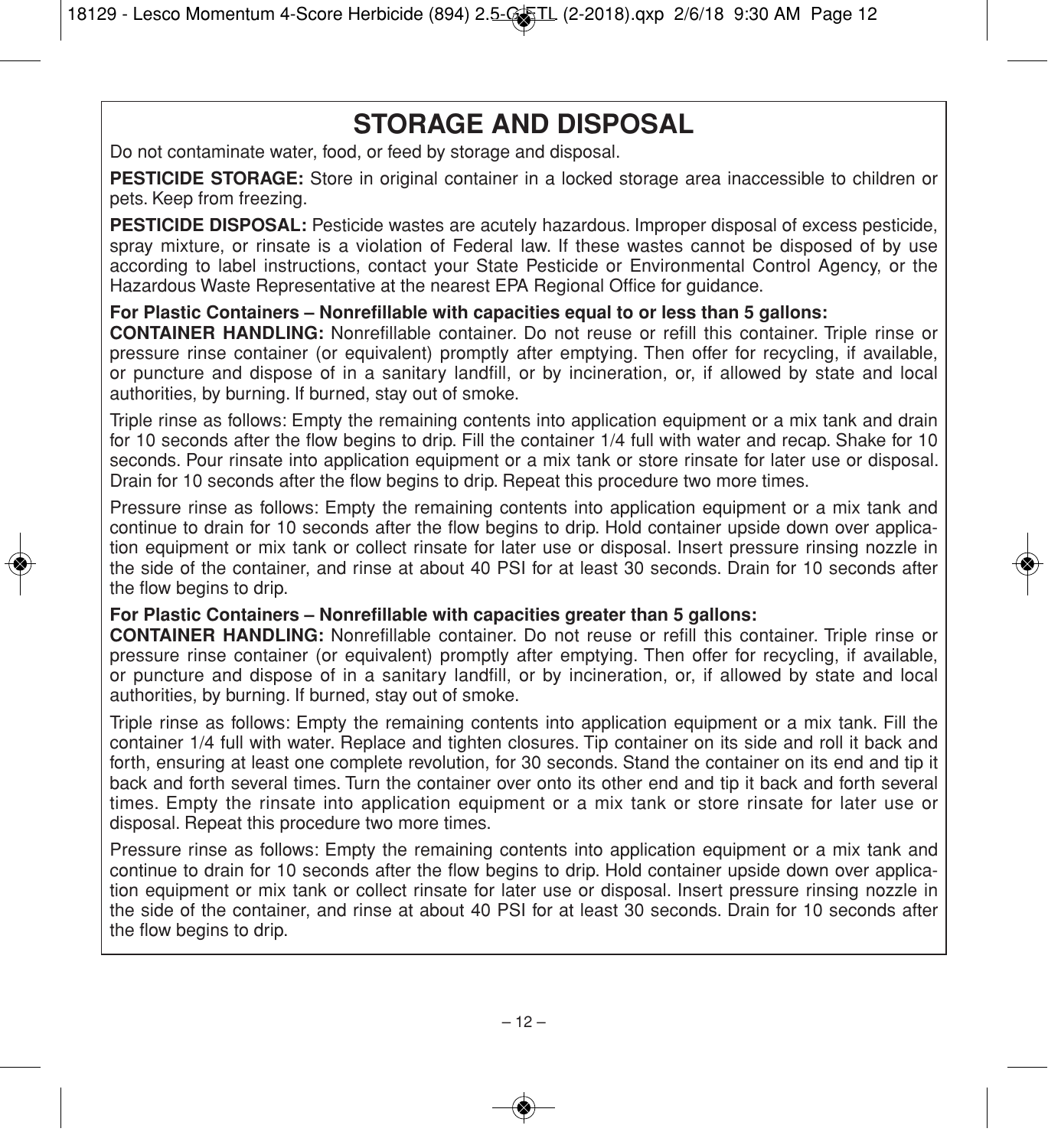## **LIMITED WARRANTY AND DISCLAIMER**

**IMPORTANT:** Read this LIMITED WARRANTY AND DISCLAIMER before buying or using this product. By opening and using this product, buyer and all users agree to accept the terms of this LIMITED WARRANTY AND DISCLAIMER in their entirety and without exception. If the terms are not acceptable, return this product unopened immediately to the point of purchase, and the purchase price will be refunded in full.

It is impossible to eliminate all risks inherently associated with use of this product. Damage to the treated article, ineffectiveness, or other unintended consequences can result from use of the product under abnormal conditions such as weather, presence of other materials, or the manner of use or application, etc. Such factors and conditions are beyond the control of the manufacturer, and **BY PURCHASING AND USING THIS PRODUCT THE BUYER AND ALL USERS OF THIS PRODUCT AGREE TO ACCEPT ALL SUCH RISKS**. Buyer and all users further agree to assume all risks of loss or damage from the use of the product in any manner that is not explicitly set forth in or that is inconsistent with label instructions, warnings and cautions.

The manufacturer warrants only that this product conforms to the chemical description given on the label, and that the product is reasonably suited for the labeled use when applied according to the Directions for Use, subject to the inherent risks described below. **TO THE EXTENT CONSISTENT WITH APPLICABLE LAW, THE MANUFACTURER NEITHER MAKES NOR INTENDS ANY OTHER EXPRESS OR IMPLIED WARRANTIES, INCLUDING ANY WARRANTY OF MERCHANTABILITY OR FITNESS FOR A PARTIC-ULAR PURPOSE, WHICH ARE HEREBY EXPRESSLY DISCLAIMED.**

**THE EXCLUSIVE REMEDY OF BUYER AND ALL USERS OF THIS PRODUCT, AND THE EXCLUSIVE LIABILITY OF THE MANUFACTURER, FOR ANY AND ALL LOSSES, DAMAGES, OR INJURIES RESULTING FROM THE USE OR HANDLING OF THIS PRODUCT, WHETHER OR NOT BASED IN CONTRACT, NEGLIGENCE, STRICT LIABILITY IN TORT OR OTHERWISE, SHALL BE LIMITED, AT THE MANUFACTURER'S OPTION, TO REPLACEMENT OF OR THE REPAYMENT OF THE PURCHASE PRICE FOR THE QUANTITY OF PRODUCT WITH RESPECT TO WHICH DAMAGES ARE CLAIMED. TO THE EXTENT CONSISTENT WITH APPLICABLE LAW**, **IN NO CASE SHALL THE MANUFACTURER BE LIABLE FOR INCIDENTIAL, CONSEQUENTIAL, OR SPECIAL DAMAGES RESULTING FROM THE USE OR HANDLING OF THIS PRODUCT.** The Manufacturer must be promptly notified in writing of any claims, whether based in contract, tort, negligence, strict liability, or otherwise, to be eligible to receive either remedy stated above.

The terms of this LIMITED WARRANTY AND DISCLAIMER cannot be varied by any written or verbal statements or agreements at the point of sale or elsewhere. No employee or agent of the manufacturer or seller is authorized to vary or exceed the terms of this Limited Warranty and Disclaimer in any manner.

LESCO® is a registered trademark and Momentum™, 4-Score™ and the sweeping design are trademarks owned and used by LESCO, Inc.

894/2-2018 AP011118 EPA REG. NO. 2217-1034-10404 EPA EST. NO. 2217-KS-1

Manufactured for: LESCO, Inc. 1385 East 36th Street Cleveland, OH 44114-4114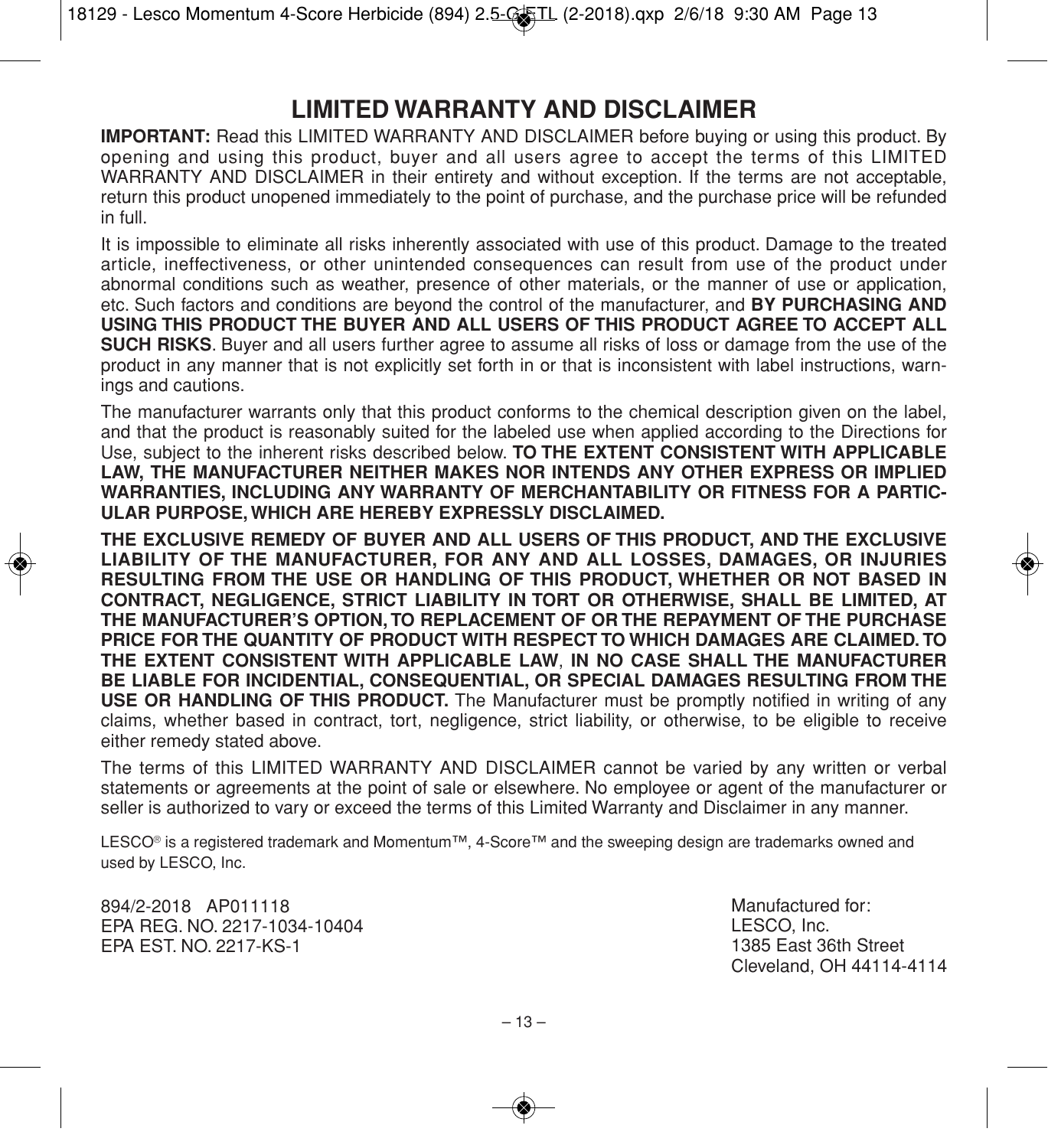## **THIS PAGE IS BLANK INTENTIONALLY.**

€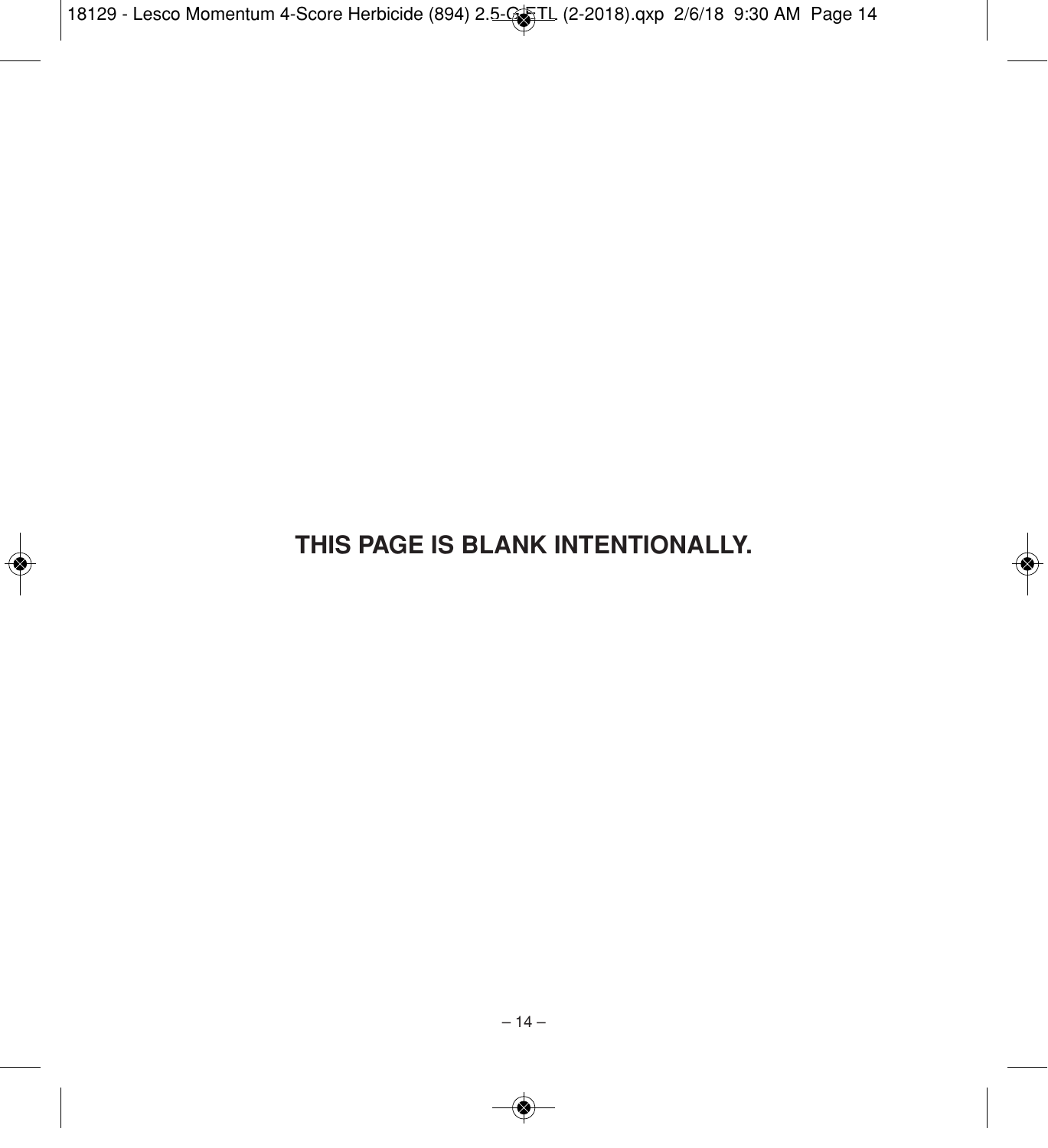## **THIS PAGE IS BLANK INTENTIONALLY.**

€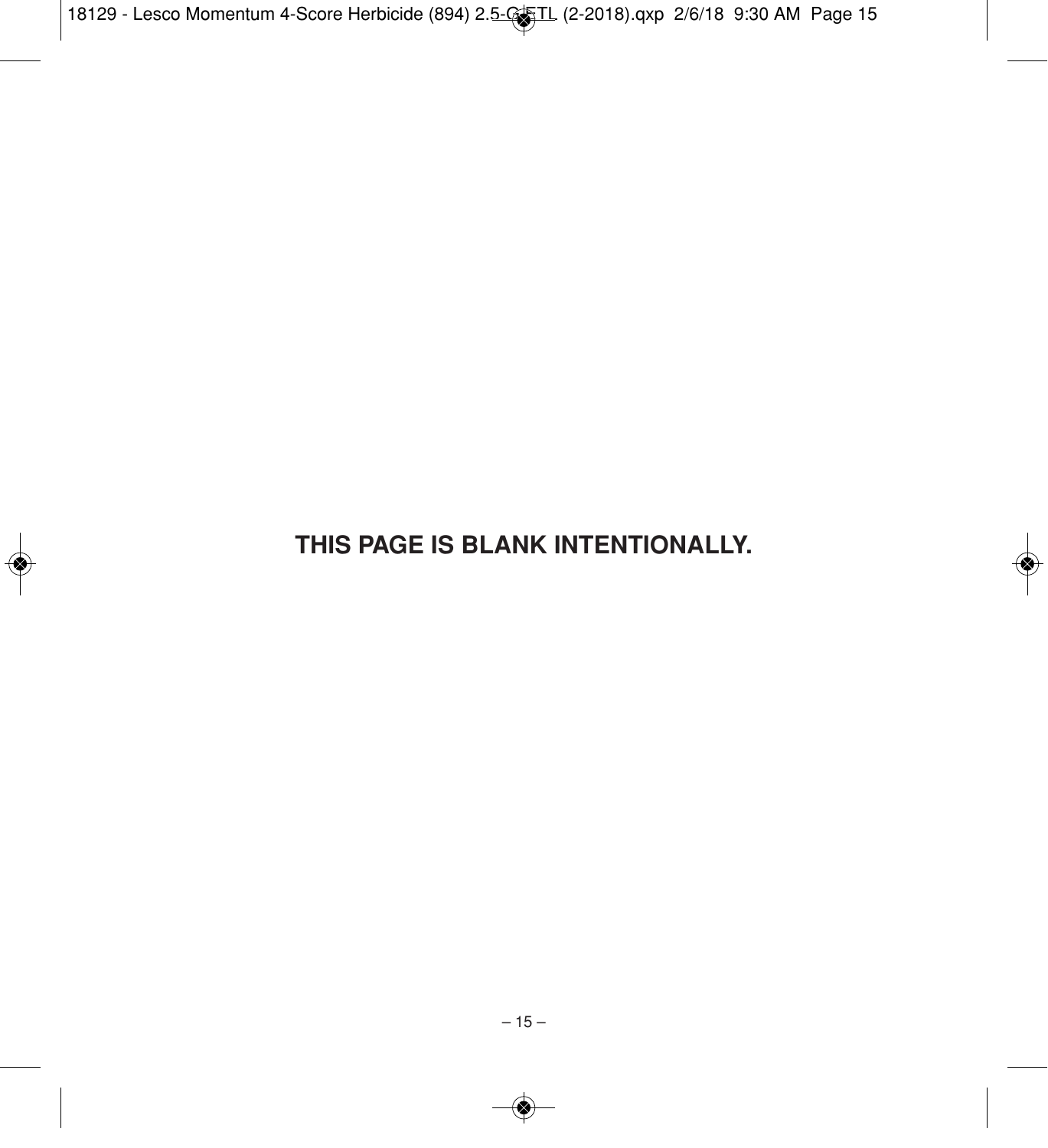## **THIS PAGE IS BLANK INTENTIONALLY.**

€